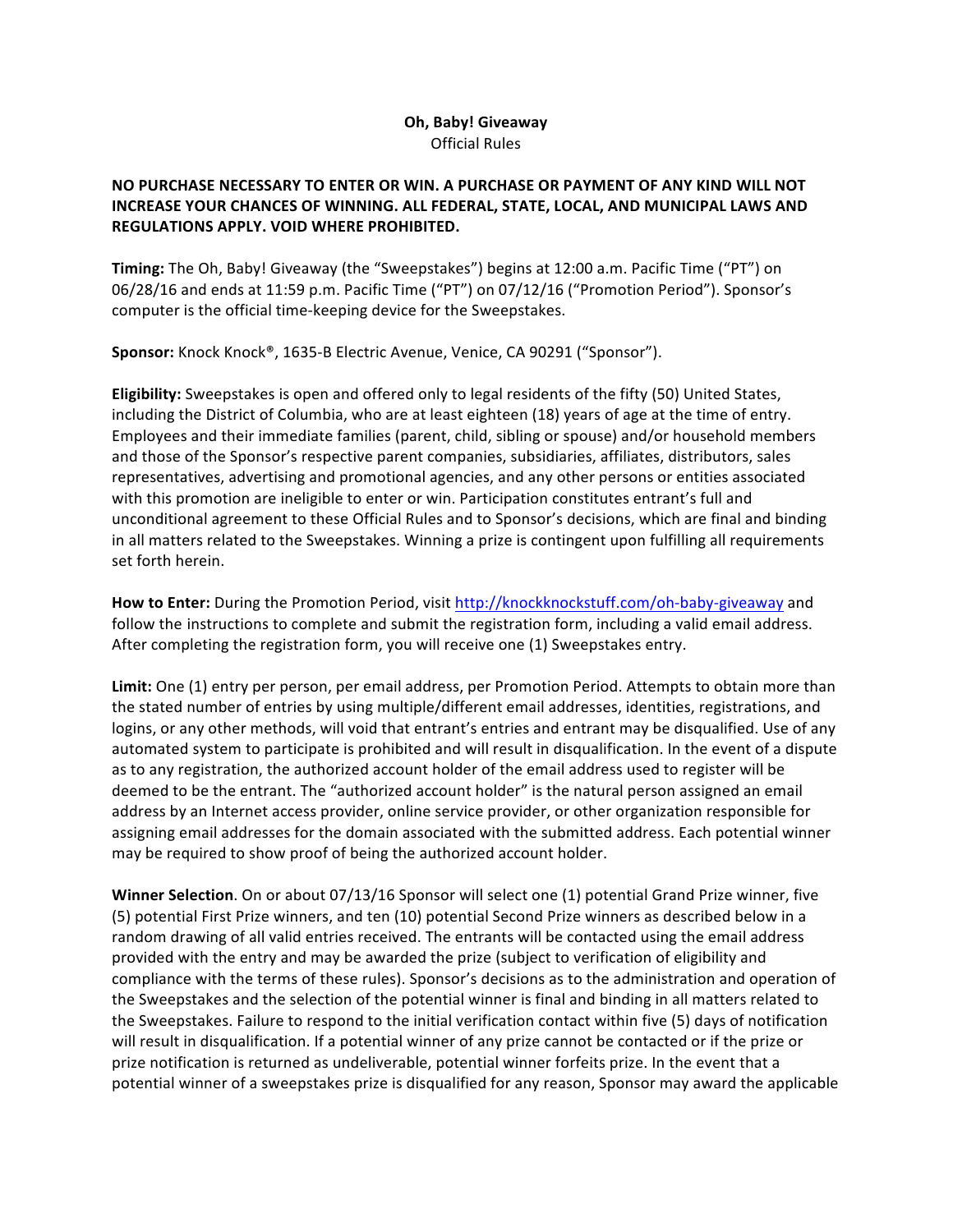prize to an alternate winner by random drawing from among all remaining eligible entries. Prizes will be fulfilled approximately two to three weeks after the conclusion of the Sweepstakes.

## **Sweepstakes Prizes**:

- One (1) Grand Prize Winner, upon confirmation of eligibility, will receive a \$100 gift code redeemable at Knock Knock (knockknockstuff.com) and a \$100 gift code redeemable at Munchkin (munchkin.com). Approximate retail value ("ARV"): \$200.
- Five (5) First Prize Winners, upon confirmation of eligibility, will receive one (1) LATCH Newborn Gift Set from Munchkin. ARV: \$35.00.
- Ten (10) Second Prize Winners, upon confirmation of eligibility, will receive a \$25 new parent prize package from Knock Knock: one (1) Our Precious Pooper: A Brutally Honest Journal of *Baby's First Few Years,* and one (1) What I Wish for You Fill in the Love™ Journal. ARV: \$25.00.

## TOTAL ARV OF ALL PRIZES: \$625.00

Odds of winning a prize depend on the number of eligible entries received during the Promotion Period. Prizes are non-transferable and no substitution will be made except as provided herein at the Sponsor's sole discretion. Sponsor reserves the right to substitute any listed prize for one of equal or greater value for any reason. Any prizes pictured in point-of-sale, online, television, and print advertising, in promotional packaging, and in other Sweepstakes materials may be for illustrative purposes only. All details and other restrictions of the prize(s) not specified in these Official Rules will be determined by Sponsor in its sole discretion. Winners are responsible for all taxes and fees associated with prize receipt and/or use. **Limit:** One (1) Prize per person.

**Release:** By receipt of any prize, winners agree to release and hold harmless Sponsor and its respective subsidiaries, affiliates, suppliers, distributors, advertising/promotion agencies, and prize suppliers, and each of their respective parent companies and each such company's officers, directors, employees and agents (collectively, the "Released Parties") from and against any claim or cause of action, including, but not limited to, personal injury, death, or damage to or loss of property, arising out of participation in the Sweepstakes or receipt or use or misuse of any prize. The Released Parties have not made any warranty, representation or guarantee express or implied, in fact or in law, with respect to any prize, including, without limitation, to such prize's quality or fitness for a particular purpose.

**Publicity:** Except where prohibited, participation in the Sweepstakes constitutes each winner's consent to Sponsor's and its agents' use of winner's name, likeness, photograph, voice, opinions, content and information submitted for contest, and/or hometown and state or province for promotional purposes in any media, worldwide, without further payment or consideration.

**General Conditions**: Sponsor reserves the right to cancel, suspend, and/or modify the Sweepstakes, or any part of it, if any fraud, technical failures, or any other factor beyond Sponsor's reasonable control impairs the integrity or proper functioning of the Sweepstakes, as determined by Sponsor in its sole discretion. Sponsor reserves the right in its sole discretion to disqualify any individual it finds to be tampering with the entry process or the operation of the Sweepstakes or to be acting in violation of the Official Rules of this or any other promotion or in an unsportspersonlike or disruptive manner. Any attempt by any person to deliberately undermine the legitimate operation of the Sweepstakes may be a violation of criminal and civil law, and, should such an attempt be made, Sponsor reserves the right to seek damages from any such person to the fullest extent permitted by law. Sponsor's failure to enforce any term of these Official Rules shall not constitute a waiver of that provision. These Official Rules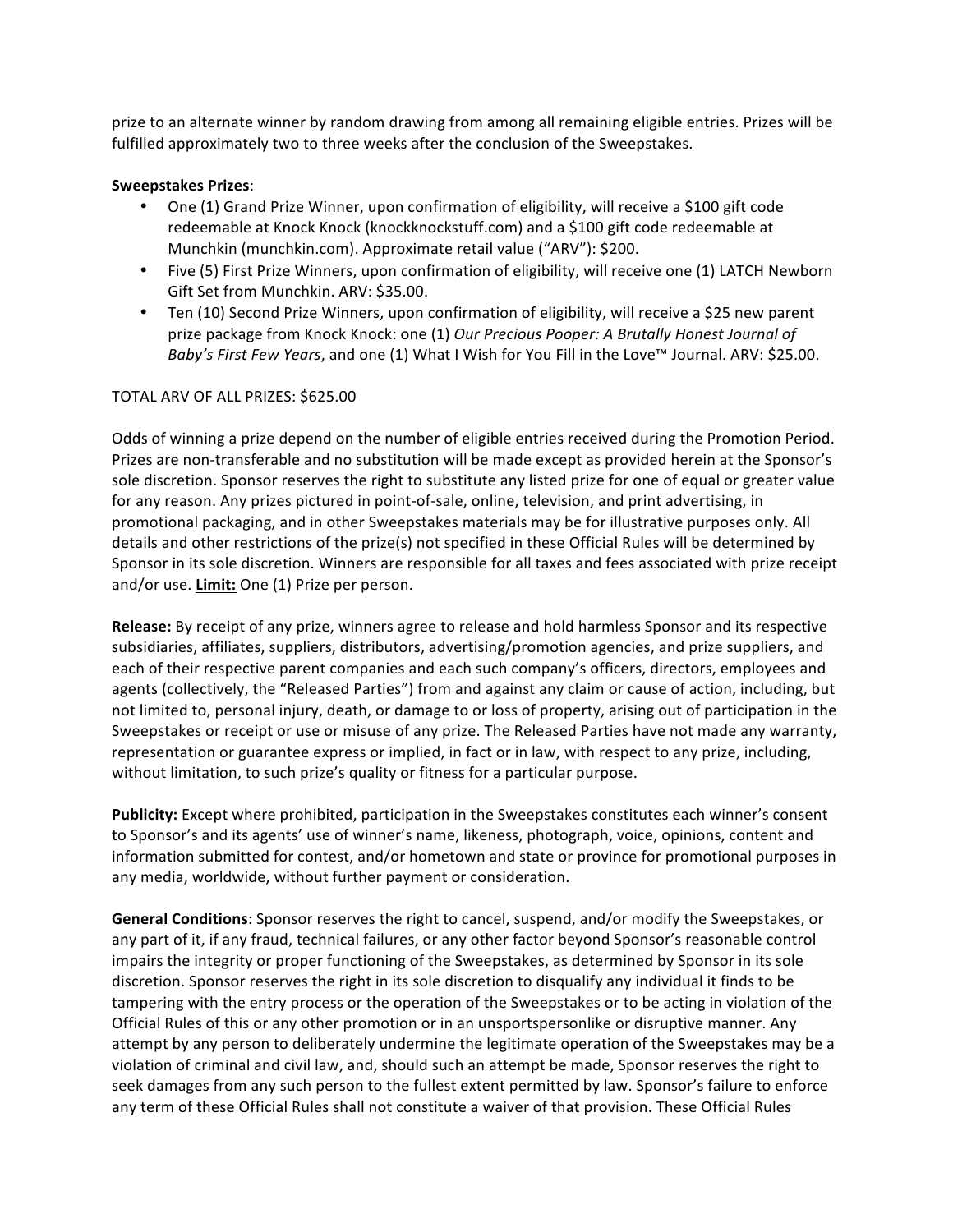cannot be modified or amended in any way except in a written document issued in accordance with law by a duly authorized representative of Sponsor. The invalidity or unenforceability of any provision of these Official Rules shall not affect the validity or enforceability of any other provision. In the event that any provision is determined to be invalid or otherwise unenforceable or illegal, these Official Rules shall otherwise remain in effect and shall be construed in accordance with their terms as if the invalid or illegal provision were not contained herein.

Limitations of Liability: The Released Parties are not responsible for: (1) any incorrect or inaccurate information, whether caused by entrants, printing errors, or by any of the equipment or programming associated with or utilized in the Sweepstakes; (2) technical failures of any kind, including, but not limited to malfunctions, interruptions, or disconnections in phone lines or network hardware or software; (3) any damage to an entrant's, or any other person's, computer system which is occasioned by participating in the Sweepstakes; (4) unauthorized human intervention in any part of the entry process or the Sweepstakes; (5) technical or human error which may occur in the administration of the Sweepstakes or the processing of entries; (6) late, lost, undeliverable, damaged or stolen mail; or (6) any injury or damage to persons or property which may be caused, directly or indirectly, in whole or in part, from entrant's participation in the Sweepstakes or receipt or use or misuse of any prize. If for any reason an entrant's entry is confirmed to have been erroneously deleted, lost, or otherwise destroyed or corrupted, entrant's sole remedy is another entry in the Sweepstakes, if it is possible. If the Sweepstakes, or any part of it, is discontinued for any reason, Sponsor, at its discretion, may elect to hold a random drawing from among all eligible entries received up to the date of discontinuance for any or all of the prizes offered herein. No more than the stated number of prizes will be awarded. In the event that production, technical, seeding, programming, or any other reasons cause more than the stated number of prizes as set forth in these Official Rules to be available and/or claimed, Sponsor reserves the right to award only the stated number of prizes by a random drawing among all legitimate, unawarded, eligible prize claims.

**Disputes:** Entrant agrees that: (i) any and all disputes, claims, and causes of action arising out of or connected with this Sweepstakes, or any prizes awarded, other than those concerning the administration of the Sweepstakes or the determination of the winner, shall be resolved individually, without resort to any form of class action; (ii) any and all disputes, claims, and causes of action arising out of or connected with this Sweepstakes, or any prizes awarded, shall be resolved exclusively by the United States District Court or the appropriate California State Court located in the County of Los Angeles; (iii) any and all claims, judgments, and awards shall be limited to actual out-of-pocket costs incurred, including costs associated with entering this Sweepstakes, but in no event attorneys' fees; and (iv) under no circumstances will entrant be permitted to obtain awards for, and entrant hereby waives all rights to claim punitive, incidental, and consequential damages and any other damages, other than for actual out-of-pocket expenses, and any and all rights to have damages multiplied or otherwise increased. SOME JURISDICTIONS DO NOT ALLOW THE LIMITATIONS OR EXCLUSION OF LIABILITY FOR INCIDENTAL OR CONSEQUENTIAL DAMAGES, SO THE ABOVE MAY NOT APPLY TO YOU. All issues and questions concerning the construction, validity, interpretation, and enforceability of these Official Rules, or the rights and obligations of the entrant and Sponsor in connection with the Promotion, shall be governed by, and construed in accordance with, the laws of the State of California, without giving effect to any choice of law or conflict of law rules (whether of the State of California or any other jurisdiction), which would cause the application of the laws of any jurisdiction other than the State of California.

**Use of Data:** Any personally identifiable information collected during an entrant's participation in this Sweepstakes will be collected by Sponsor and used by Sponsor and its respective parent companies,